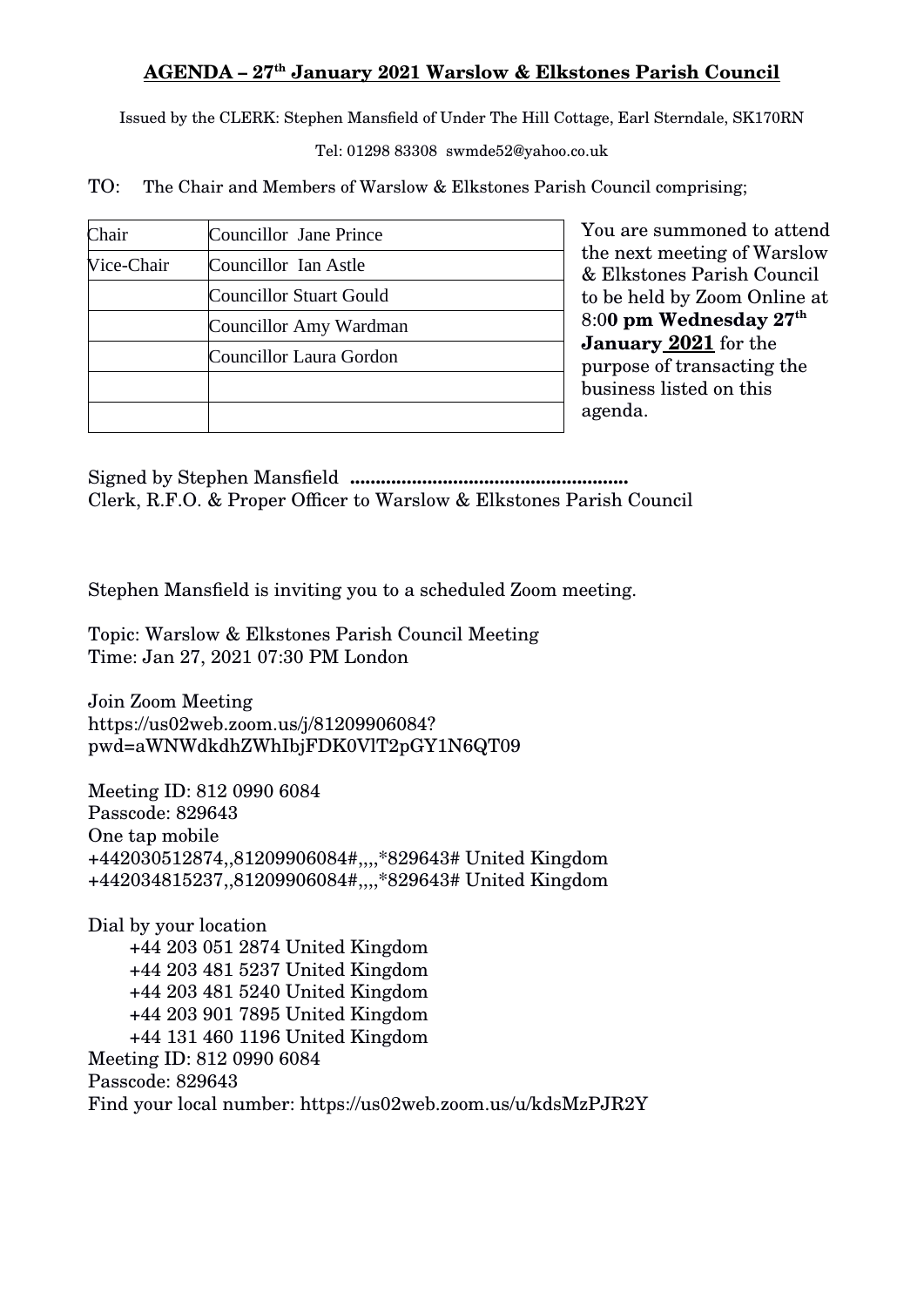## **AGENDA (MEMBERS OF THE PUBLIC AND PRESS ARE WELCOME TO ATTEND)**

| Order Item |                                                                                                                                                                                                                                                                                                                        | Vary |
|------------|------------------------------------------------------------------------------------------------------------------------------------------------------------------------------------------------------------------------------------------------------------------------------------------------------------------------|------|
| $\vert$ 1  | To sign the attendance register and to hear the Chair declare the meeting open.<br>To receive any Apologies for Absence of the above summoned members.<br>To witness members of the Public identifying themselves and being handed the<br>document "Advice to members of the public attending parish meetings".        |      |
| 2          | To consider any requests for Variations of Order of Business.                                                                                                                                                                                                                                                          |      |
| 3          | To make Declaration of Members' Interests and consider requests for dispensations<br>from members on matters in which they have a disclosable pecuniary Interest.                                                                                                                                                      |      |
| 4          | To determine which items, if any, from this Agenda should be taken with the public<br>excluded (Public Bodies (Admission to Meetings) Act 1960) and defer such items to<br>be taken under item 16 of this agenda.                                                                                                      |      |
| 5          | To confirm the Minutes of the Parish Council meeting held on 21 <sup>st</sup> September 2020<br>(now revised) and on $25th$ November 2020.                                                                                                                                                                             |      |
| 6          | To discuss any matters arising from the Minutes of the Parish Council meeting held on<br>the previous or earlier meetings.                                                                                                                                                                                             |      |
| 17         | 7.1) To hear members of the public speaking: At the discretion of the Chair of the<br>meeting, a period of not more than 10 minutes will be made available for members of<br>the public to address the meeting or comment on any matter on this agenda.<br>7.2) Parish Councillor Vacancies - candidates to interview. |      |
| 8          | 8.1) Any other business relating to new lockdown rules.                                                                                                                                                                                                                                                                |      |
|            | 8.2) To make and hear reports on Parish managed works, including the lengthsman<br>scheme, or works being undertaken in the Parish but managed by other agencies.<br>8.2.1) Lengthsman report and work to be assigned in both Warslow and Elkstones<br>8.3) Report on discussions re benches in Warslow Village        |      |
|            | 8.4<br>8.5) Issues related to proposed closure of Churchyard for any further burials.<br>$(8.6)$ Electricity poles – cables underground project – update.<br>8.7) Swainsley tunnel – measures to prevent it being used for car racing and rallies.<br>(8.8)                                                            |      |
| 9          | 9.1) To hear responses to previously made Highway defect reports.<br>Tyres on roadside.<br><b>Stoneyfold Lane Ditch</b><br>Works and road closure relating to reservoir.                                                                                                                                               |      |